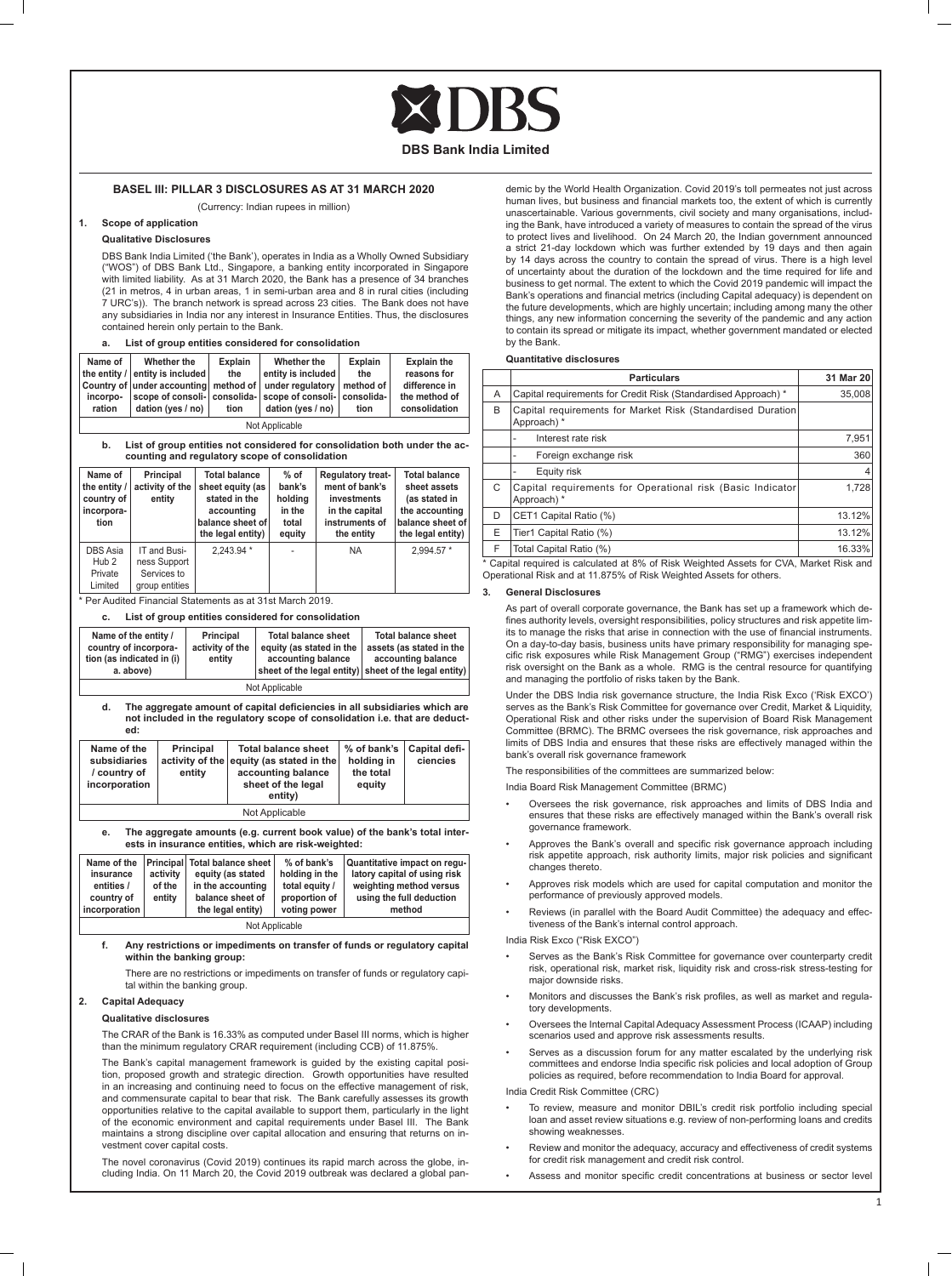and credit trends affecting the portfolio; implementing necessary policies or procedures to manage identified risks.

- Assess and monitor key policy deviations e.g. overdue credit reviews, Target Market and Risk Acceptance Criteria (TMRAC) deviations and / or regulatory allowances specific to the bank.
- Endorse local credit policies for approvals.
- Exercise active oversight to ensure continuing appropriateness of stress testing in accordance with the responsibilities delegated from time to time and as documented in the Credit Stress Testing Policy.
- **A) General Disclosures for Credit Risk Qualitative Disclosures**

# **Credit Risk Management Policy**

 The management of Credit Risk including concentration credit risk requires active oversight by India Credit Risk Committee (CRC), India Risk Executive Committee (India Risk Exco) and India Board Risk Management Committee (India BRMC). The India Risk Exco and CRC have adequate understanding of inherent credit risks in specific activities of the Bank, particularly those that may significantly affect the financial condition of the Bank.The India Risk Exco and CRC are responsible to formulate/review credit risk policy, credit risk strategy and risk exposure of the Bank. The credit risk policy is endorsed by the CRC and Board Risk Management Committee (India BRMC) and approved by the Board.

 The credit policies and basic procedures of the Bank relating to its lending activities are contained in the India specific Local Credit / Loan Policy of the Bank as well as Group Core Credit Policies and other standards followed across all DBS group entities. These are based on the general credit principles, directives / guidelines issued by the RBI from time to time as well as instructions and guidelines of DBS Bank Ltd, Singapore (hereinafter referred to as "the Parent"). In the unlikely event of any conflict amongst the RBI guidelines and Parent's Guidelines, the more conservative policy / guideline is followed.

 The Group Core Credit Policies and the India Credit / Loan policy outlines the Bank's approach to Credit Risk Management and sets out the rules and guidelines under which the Bank would develop and grow its lending business. These policies provide guidance to the Bank's Corporate Banking, SME Banking, Fi-nancial Institutions Group and Consumer Banking to manage the growth of their portfolio of customer assets in line with the Bank's credit culture and profitability objectives, taking into account the capital needed to support the growth.

 Supplementary policies to the main Group Core Credit Policy and the India Credit / Loan policies have also been laid out, for certain types of lending and credit-related operations. These include subject specific policies relating to risk ratings, Default policy, Specialized Lending etc., as well as guidelines for Real Estate lending, NBFC lending, hedging of FX exposures, credit risk mitigation, sectoral and individual / group borrower limits, bridge loans, bill discounting, collateral valuation, collection management, etc.

The India Credit Risk Committee, comprising Chief Executive Officer, Chief Risk Officer and other senior Institutional Banking Group and Consumer Banking Group representatives and Credit Officers, and Head of Special Assets Management meets on a monthly basis. The committee has oversight of Credit risk related strategy planning, implementing necessary guidelines, procedures to manage identified risks, credit portfolio movements and other relevant trends in the Credit Risk Committee and shared with DBS Group, as required.

 Responsibility for monitoring post-approval conditions for institutional borrowers resides with the Credit Control Unit ("CCU"), which reports to the Chief Risk Officer ("CRO") in India. The responsibility for risk reporting is with the Credit Risk – Chief Operating Office team which reports to the CRO in India. The Risk Based Supervision (RBS) submission to RBI contains further details on the same.

> Advances are classified into performing and non-performing advances (NPAs) as per RBI guidelines. NPA's are further classified into sub-standard, doubtful and loss assets based on the criteria stipulated by RBI.

## **Quantitative Disclosures**

#### **Credit Exposure**

| <b>Particulars</b> | 31 Mar 20 |
|--------------------|-----------|
| Fund Based *       | 252.041   |
| Non Fund Based **  | 267,573   |

\* Represents Gross Advances and Bank exposures.

\*\* Represents trade and unutilised exposures after applying credit conversion factor and Credit equivalent of FX/derivative exposures.

The Bank does not have overseas operations and hence exposures are restricted to the domestic segment.

#### **Industry wise Exposures (Fund Based exposures)**

| Industry                                                                  | 31 Mar 20 |
|---------------------------------------------------------------------------|-----------|
| Bank *                                                                    | 60.724    |
| Infrastructure - Electricity (generation-transportation and distribution) | 19.094    |
| Non-Banking Financial Institutions/Companies                              | 17.120    |

| <b>Industry</b>                                                                     | 31 Mar 20 |
|-------------------------------------------------------------------------------------|-----------|
| Construction                                                                        | 14,949    |
| <b>Computer Software</b>                                                            | 13,426    |
| Vehicles, Vehicle Parts and Transport Equipment's                                   | 13,261    |
| Other Industries                                                                    | 12,630    |
| Chemicals and Chemical Products (Dyes, Paints, etc.) - Others                       | 9,180     |
| <b>Other Services</b>                                                               | 8,863     |
| Home Loan                                                                           | 8.261     |
| Chemicals and Chemical Products (Dyes, Paints, etc.) - Drugs and<br>Pharmaceuticals | 7,696     |
| Petroleum (non-infra), Coal Products (non-mining) and Nuclear Fuels                 | 7,450     |
| Metal and Metal Products                                                            | 5,898     |
| Infrastructure - Telecommunication                                                  | 5,696     |
| All Engineering - Others                                                            | 5,599     |
| <b>Trading Activity</b>                                                             | 4,381     |
| Wholesale Trade (other than Food Procurement)                                       | 4,316     |
| Rubber, Plastic and their Products                                                  | 3,951     |
| Food Processing - Others                                                            | 3,839     |
| Textiles - Others                                                                   | 3,266     |
| Retail Trade                                                                        | 3.217     |
| Basic Metal & Metal products - Iron and Steel                                       | 3,175     |
| Loan Against Property                                                               | 2,382     |
| All Engineering - Electronics                                                       | 2,174     |
| <b>Transport Operators</b>                                                          | 1,993     |
| Personal Loan                                                                       | 1,526     |
| Paper and Paper Products                                                            | 1,077     |
| Petro-chemicals                                                                     | 947       |
| Textiles - Cotton                                                                   | 803       |
| Glass & Glassware                                                                   | 799       |
| Wood and Wood Products                                                              | 588       |
| Food Processing - Edible Oils and Vanaspati                                         | 526       |
| Chemicals and Chemical Products (Dyes, Paints, etc.) - Fertilisers                  | 511       |
| Tourism, Hotel and Restaurants                                                      | 407       |
| Tea                                                                                 | 393       |
| Leather and Leather products                                                        | 391       |
| Infrastructure - Transport - Roadways                                               | 373       |
| Social & Commercial Infrastructure                                                  | 255       |
| Sugar                                                                               | 234       |
| <b>Cement and Cement Products</b>                                                   | 195       |
| <b>Beverages</b>                                                                    | 170       |
| Agriculture & allied activities                                                     | 127       |
| Coffee                                                                              | 101       |
| <b>Professional Services</b>                                                        | 76        |
| Infrastructure - Social and Commercial Infrastructure -Education<br>Institutions    | 1         |
| <b>Total Credit Exposure (fund based)</b>                                           | 252,041   |

\* Includes advances covered by Letters of Credit issued by other Banks. **Industry wise Exposures (Non - Fund Based exposures)**

| Industry                                                                  | 31 Mar 20 |
|---------------------------------------------------------------------------|-----------|
| <b>Financial Institutions</b>                                             | 116,555   |
| <b>Banks</b>                                                              | 52,634    |
| Non-Banking Financial Institutions/Companies                              | 17,943    |
| Construction                                                              | 7,505     |
| Chemicals and Chemical Products (Dyes, Paints, etc.) - Others             | 6,552     |
| Other Industries                                                          | 6,293     |
| Infrastructure - Electricity (generation-transportation and distribution) | 6,239     |
| Infrastructure - Transport - Ports                                        | 5,584     |
| Petroleum (non-infra), Coal Products (non-mining) and Nuclear Fuels       | 4,626     |
| All Engineering - Others                                                  | 4,258     |
| <b>Trading Activity</b>                                                   | 4,134     |
| <b>Retail Others</b>                                                      | 3,760     |
| Vehicles, Vehicle Parts and Transport Equipment's                         | 3,432     |
| Wholesale Trade (other than Food Procurement)                             | 2,871     |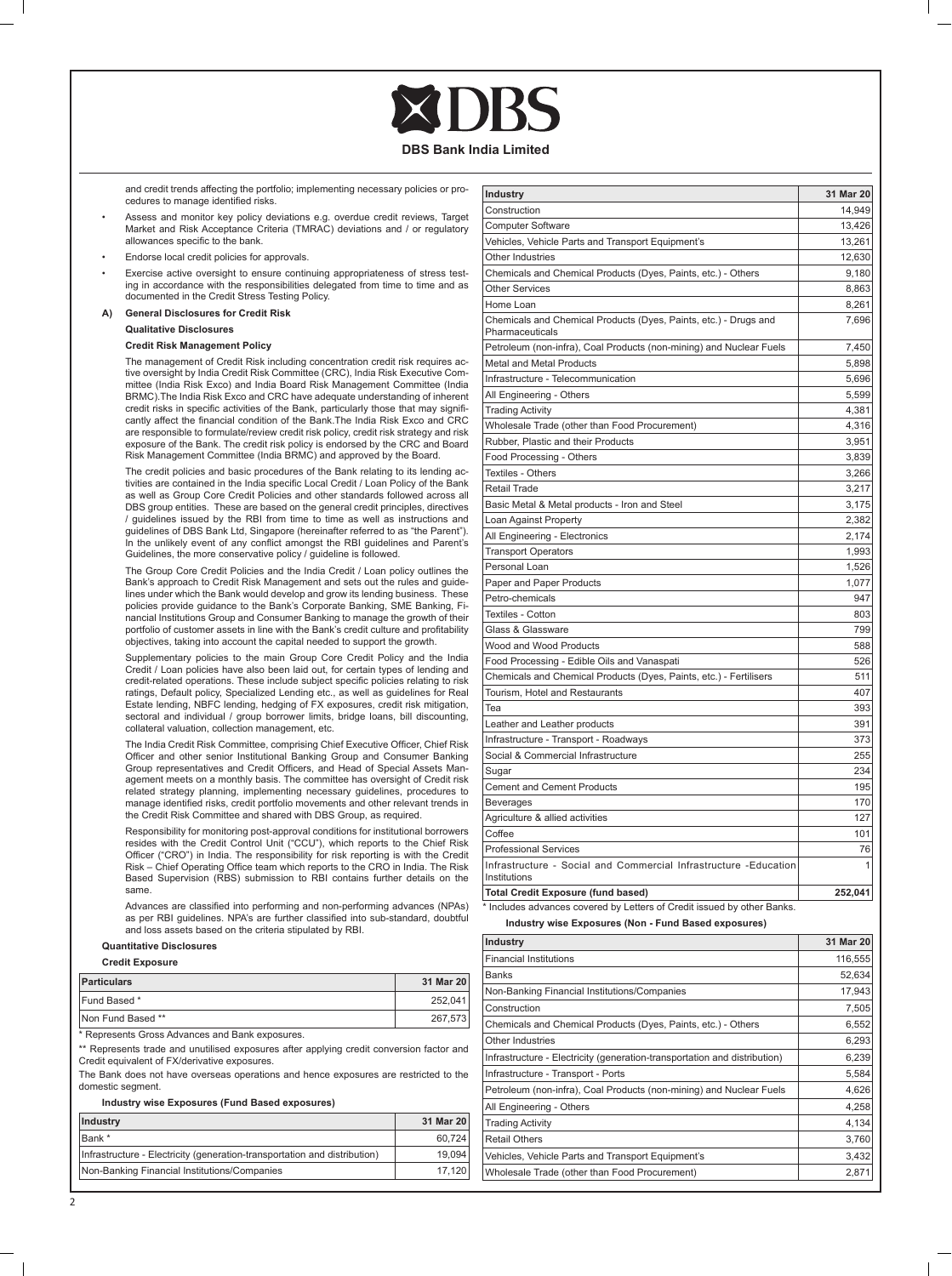| Industry                                                                            | 31 Mar 20      |
|-------------------------------------------------------------------------------------|----------------|
| <b>Metal and Metal Products</b>                                                     | 2.397          |
| All Engineering - Electronics                                                       | 2,343          |
| <b>Cement and Cement Products</b>                                                   | 2,153          |
| <b>Other Services</b>                                                               | 2,069          |
| Computer Software                                                                   | 2.013          |
| Chemicals and Chemical Products (Dyes, Paints, etc.) - Drugs and<br>Pharmaceuticals | 1.872          |
| Food Processing - Others                                                            | 1,695          |
| Food Processing - Edible Oils and Vanaspati                                         | 1.332          |
| Basic Metal & Metal products - Iron and Steel                                       | 1.180          |
| Rubber, Plastic and their Products                                                  | 1,054          |
| Textiles - Others                                                                   | 798            |
| Infrastructure - Others                                                             | 739            |
| Aviation                                                                            | 739            |
| <b>Beverages</b>                                                                    | 673            |
| Chemicals and Chemical Products (Dyes, Paints, etc.) - Fertilisers                  | 636            |
| <b>Transport Operators</b>                                                          | 615            |
| Infrastructure - Telecommunication                                                  | 528            |
| Infrastructure - Energy - Oil/Gas/Liquefied Natural Gas (LNG) storage<br>facility   | 526            |
| Paper and Paper Products                                                            | 443            |
| Petro-chemicals                                                                     | 377            |
| <b>Professional Services</b>                                                        | 334            |
| Wood and Wood Products                                                              | 258            |
| Textiles - Cotton                                                                   | 179            |
| Glass & Glassware                                                                   | 105            |
| Food processing - Coffee                                                            | 57             |
| Mining and Quarrying - Others                                                       | 41             |
| Tourism. Hotel and Restaurants                                                      | 13             |
| Food processing - Sugar                                                             | $\overline{7}$ |
| Leather and Leather products                                                        | 5              |
| Food Processing - Tea                                                               | $\overline{4}$ |
| Agriculture & allied activities                                                     | $\mathbf{1}$   |
| Infrastructure - Water sanitation                                                   | 1              |
| <b>Total Credit Exposure (non-fund based)</b>                                       | 267,573        |

# **Maturity of Assets as at 31 March 2020**

| <b>Particulars</b> | Cash | <b>Balance</b><br>with<br><b>RBI</b> | <b>Balance</b><br>with Banks<br>and money<br>at call and<br>short notice | Invest-<br>ments<br>(net of<br>deprecia-<br>tion) | Loans &<br><b>Advances</b><br>(net of<br>provi-<br>sions) | Fixed<br>Assets | Other<br>Assets |
|--------------------|------|--------------------------------------|--------------------------------------------------------------------------|---------------------------------------------------|-----------------------------------------------------------|-----------------|-----------------|
| 1 Day              | 171  | 8,132                                | 10,678                                                                   | 154,295                                           | 3,283                                                     |                 | 2,238           |
| 2-7 Days           |      | 447                                  |                                                                          | 2,498                                             | 929                                                       |                 | 32              |
| 8-14 Days          | ٠    | 338                                  |                                                                          | 1,885                                             | 7.941                                                     |                 | 79              |
| 15-30 Days         | ٠    | 549                                  |                                                                          | 3.065                                             | 18,301                                                    |                 | 156             |
| 1 Month - 2 Months | ٠    | 791                                  |                                                                          | 6,917                                             | 19,556                                                    |                 | 190             |
| 2-3 Months         | ٠    | 356                                  | 25                                                                       | 1,988                                             | 29,692                                                    |                 | 146             |
| 3-6 Months         | ٠    | 388                                  | 3,783                                                                    | 2,166                                             | 37,603                                                    |                 | 186             |
| 6 Months - 1 Year  | ٠    | 444                                  | 1.967                                                                    | 6,681                                             | 17,082                                                    |                 | 170             |
| 1-3 Years          | ٠    | 1,130                                | 28,753                                                                   | 8.176                                             | 27,419                                                    |                 | 722             |
| 3-5 Years          | ٠    | 183                                  | 11,350                                                                   | 6,458                                             | 6,071                                                     |                 | 199             |
| Over 5 Years       | ٠    | 5,499                                |                                                                          | 40.140                                            | 23,430                                                    | 908             | 123,058         |
| Total              | 171  | 18,257                               | 56,556                                                                   | 234.269                                           | 191,307                                                   |                 | 908 127,176     |

Note: The same maturity bands as used for reporting positions in the ALM returns have been used by the Bank.

# **Classification of NPA's**

| Particulars            | 31 Mar 20 |
|------------------------|-----------|
| Amount of NPAs (Gross) | 5,076     |
| Substandard            | 1,000     |
| Doubtful 1             | 1,150     |
| Doubtful 2             | 506       |
| Doubtful 3             | 2.420     |
| Loss                   |           |

| Movement of NPAs and Provision for NPAs |                                                           |           |
|-----------------------------------------|-----------------------------------------------------------|-----------|
|                                         | <b>Particulars</b>                                        | 31 Mar 20 |
| A                                       | Amount of NPAs (Gross)                                    | 5,076     |
| B                                       | Net NPAs                                                  | 897       |
| C                                       | <b>NPA Ratios</b>                                         |           |
|                                         | Gross NPAs to gross advances (%)                          | 2.60%     |
|                                         | Net NPAs to net advances (%)                              | 0.47%     |
| D                                       | Movement of NPAs (Gross)                                  |           |
|                                         | Opening balance as of the beginning of the financial year | 5,832     |
|                                         | Additions                                                 | 1,489     |
|                                         | Reductions on account of recoveries/ write - offs         | 2,245     |
|                                         | Closing balance                                           | 5,076     |
| E                                       | Movement of Provision for NPAs                            |           |
|                                         | Opening balance as of the beginning of the financial year | 5,243     |
|                                         | Provision made during the year<br>٠                       | 1,132     |
|                                         | Write – offs / Write – back of excess provision           | 2,196     |
|                                         | Closing balance                                           | 4,179     |

#### **General Provisions**

 In accordance with RBI guidelines, the Bank maintains provision on standard ad-vances, standard derivative exposures and provision on Unhedged Foreign Currency Exposure (UFCE). Movement in general provisions is detailed below

| <b>Particulars</b>                                                | 31 Mar 20 |
|-------------------------------------------------------------------|-----------|
| Opening Balance                                                   | 1.239     |
| Add: Provisions Made During the Year                              | 234       |
| Less: Write off / Write back of Excess provisions during the Year |           |
| <b>Closing Balance</b>                                            | 1.4731    |

 The above includes provision for stressed sectors (INR 65 Million), based on the Bank's evaluation of risk and stress in various sectors. In accordance with the RBI Guidelines relating to the Covid 2019 regulatory package dated 27 March 20 and 17 April 20, the Bank has formed a policy for providing relief to eligible borrowers.<br>Based on the policy, the Bank has granted a moratorium of three months to eligible<br>borrowers on the payment of all instalments and/or in due between 1 March 20 and 31 August 20 classified as standard, even if overdue, as of 29 February 20. As of 31 March 20, the quantum of loans where the Bank has granted moratorium /extended deferment to SMA / overdue categories stood at INR 47,163 thousand and accordingly, the Bank has recorded a provision on INR 10,000 thousand against these loans.

# **Amount of Non-Performing Investments and Provision for NPIs**

Non-Performing Investments and Provision for NPIs is given below:

| <b>Particulars</b>                                       | 31 Mar 20 |
|----------------------------------------------------------|-----------|
| Amount of Non-Performing Investments (Gross)             | 293       |
| Amount of provisions held for non-performing investments | 284       |

# **Movement in Provisions held towards Depreciation on Investments**

Movement in Provisions held towards Depreciation on Investments is given below:

| 31 Mar 20 |
|-----------|
| 1.239     |
|           |
| 428       |
| 811       |
|           |

### **Industry wise Past Due Loans \***

| <b>Particulars</b>                                                                 | 31 Mar 20 |
|------------------------------------------------------------------------------------|-----------|
| All Engineering - Electronics                                                      | 299       |
| <b>Trading Activity</b>                                                            | 208       |
| Construction                                                                       | 58        |
| Home Loan                                                                          | 50        |
| Basic Metal & Metal products - Other Metal and Metal Products                      | 47        |
| Personal Loan                                                                      | 44        |
| Loan Against Property                                                              | 34        |
| All Engineering - Others                                                           | 13        |
| Agriculture & allied activities                                                    | 5         |
| <b>Total</b>                                                                       | 758       |
| For accounts where moratorium is granted in accordance with the RBI quidelines/the |           |

\* For accounts where moratorium is granted in accordance with the RBI guidelines/the Bank's policy, the asset classification has stayed stand still during moratorium period (i.e. the number of days past-due shall exclude the moratorium period for the purposes of as-set classification under Income Recognition, Asset Classification and Provisioning Norms).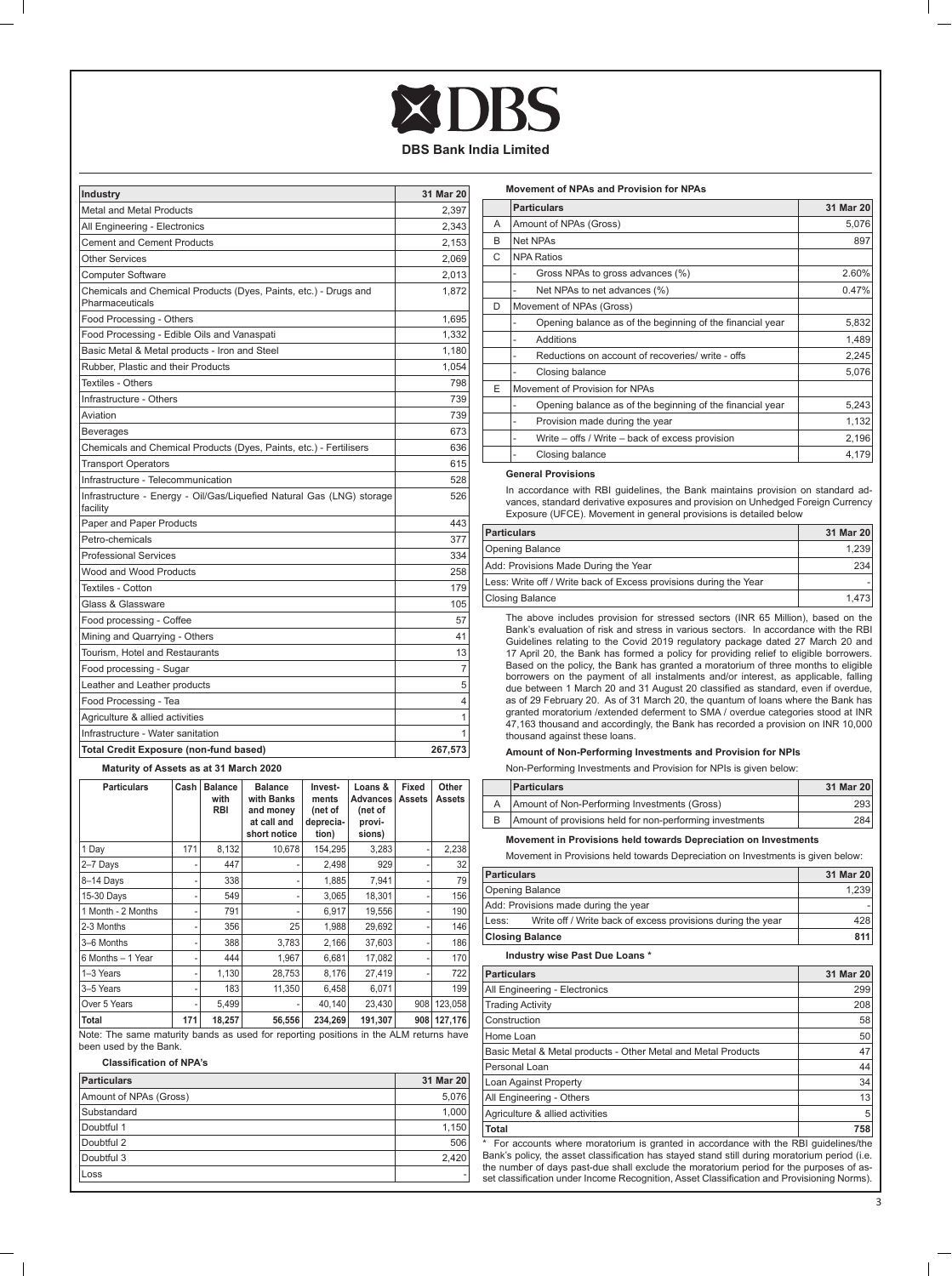# **Ageing of Past Due Loans**

| <b>Particulars</b>             | 31 Mar 20 |
|--------------------------------|-----------|
| Overdue upto 30 Days           | 433       |
| Overdue between 31 and 60 Days | 311       |
| Overdue between 61 and 90 Days | 14        |
| Total                          | 758       |

 The Bank does not have overseas operations and hence amount of NPAs and past due loans are restricted to the domestic segment.

# **Industry wise NPAs**

| <b>Particulars</b>                                               | Amount of<br><b>NPA</b> | <b>Specific</b><br>Provision |
|------------------------------------------------------------------|-------------------------|------------------------------|
| Construction                                                     | 1,709                   | 1,709                        |
| All Engineering - Others                                         | 1.147                   | 538                          |
| <b>Trading Activity</b>                                          | 824                     | 669                          |
| Infrastructure - Transport - Roadways                            | 373                     | 373                          |
| <b>Computer Software</b>                                         | 191                     | 191                          |
| Glass & Glassware                                                | 174                     | 174                          |
| Textiles - Others                                                | 147                     | 147                          |
| Gas/LNG (storage and pipeline)                                   | 145                     | 109                          |
| <b>Transport Operators</b>                                       | 137                     | 130                          |
| Home Loan                                                        | 65                      | 21                           |
| Basic Metal & Metal products - Iron and Steel                    | 63                      | 26                           |
| Chemicals and Chemical Products (Dyes, Paints,<br>etc.) - Others | 51                      | 51                           |
| Personal Loans                                                   | 45                      | 40                           |
| Loan Against Property                                            | 5                       | 1                            |
| <b>Total</b>                                                     | 5,076                   | 4.179                        |

# **Industry wise General Provisions \***

| <b>Particulars</b>                                                                  | 31 Mar 20 |
|-------------------------------------------------------------------------------------|-----------|
| <b>Financial Institutions</b>                                                       | 255       |
| Vehicles, Vehicle Parts and Transport Equipments                                    | 123       |
| Non-Banking Financial Institutions/Companies                                        | 113       |
| Construction                                                                        | 103       |
| Other Industries                                                                    | 97        |
| <b>Banks</b>                                                                        | 77        |
| Infrastructure - Electricity (generation-transportation and distribution)           | 74        |
| <b>Other Services</b>                                                               | 64        |
| <b>Computer Software</b>                                                            | 60        |
| Chemicals and Chemical Products (Dyes, Paints, etc.) - Others                       | 51        |
| Chemicals and Chemical Products (Dyes, Paints, etc.) - Drugs and<br>Pharmaceuticals | 46        |
| Petroleum (non-infra), Coal Products (non-mining) and Nuclear Fuels                 | 40        |
| Infrastructure - Others                                                             | 33        |
| Basic Metal & Metal products - Iron and Steel                                       | 28        |
| Metal and Metal Products                                                            | 28        |
| <b>Trading Activity</b>                                                             | 25        |
| Home Loan                                                                           | 25        |
| All Engineering - Others                                                            | 24        |
| Wholesale Trade (other than Food Procurement)                                       | 24        |
| Food Processing - Others                                                            | 24        |
| Infrastructure - Telecommunication                                                  | 23        |
| Rubber, Plastic and their Products                                                  | 23        |
| Textiles - Others                                                                   | 14        |
| All Engineering - Electronics                                                       | 13        |
| <b>Transport Operators</b>                                                          | 13        |
| Infrastructure - Energy - Oil/Gas/Liquefied Natural Gas (LNG) storage<br>facility   | 8         |
| Loan Against Property                                                               | 7         |
| Paper and Paper Products                                                            | 6         |
| Personal Loan                                                                       | 6         |
| Textiles - Cotton                                                                   | 6         |
| Petro-chemicals                                                                     | 5         |
| Tourism. Hotel and Restaurants                                                      | 4         |
| Glass & Glassware                                                                   | 4         |
| Wood and Wood Products                                                              | 4         |
| <b>Cement and Cement Products</b>                                                   | 4         |

| <b>Particulars</b>                                                        | 31 Mar 20      |
|---------------------------------------------------------------------------|----------------|
| <b>Retail Others</b>                                                      | 3              |
| Infrastructure - Transport - Ports                                        | 3              |
| Chemicals and Chemical Products (Dyes, Paints, etc.) - Fertilisers        | $\overline{2}$ |
| Food Processing - Edible Oils and Vanaspati                               | 2              |
| Food Processing - Tea                                                     | $\overline{2}$ |
| Leather and Leather products                                              | $\overline{2}$ |
| <b>Beverages</b>                                                          |                |
| Food processing - Coffee                                                  |                |
| <b>Professional Services</b>                                              |                |
| Food processing - Sugar                                                   |                |
| Agriculture & allied activities                                           |                |
| <b>Total</b>                                                              | 1.473          |
| * Includes provision for Stressed sector and COVID-19 regulatory package. |                |

**Movement in Industry wise Specific Provisions (net of write-backs)**

| <b>Particulars</b>                                                                                                                | 31 Mar 20 |
|-----------------------------------------------------------------------------------------------------------------------------------|-----------|
| All Engineering - Others                                                                                                          | 395       |
| <b>Trading Activity</b>                                                                                                           | 277       |
| Personal Loan                                                                                                                     | 245       |
| Retail Others                                                                                                                     | 50        |
| Other Industries                                                                                                                  | (23)      |
| Metal and Metal Products                                                                                                          | (75)      |
| Infrastructure - Others                                                                                                           | (77)      |
| <b>Computer Software</b>                                                                                                          | (148)     |
| All Engineering - Electronics                                                                                                     | (218)     |
| Infrastructure - Transport - Roadways                                                                                             | (240)     |
| Food Processing - Edible Oils and Vanaspati                                                                                       | (286)     |
| Paper and Paper Products                                                                                                          | (478)     |
| Chemicals and Chemical Products (Dyes, Paints, etc.) - Drugs and<br>Pharmaceuticals                                               | (486)     |
| <b>Total</b>                                                                                                                      | (1,064)   |
| The Bank does not have overseas operations and hence amount of NPAs and past<br>due loans are restricted to the domestic segment. |           |

# **Industry wise write-off's**

| <b>Particulars</b>                                                                  | 31 Mar 20 |
|-------------------------------------------------------------------------------------|-----------|
| Paper and Paper Products                                                            | 488       |
| <b>Trading Activity</b>                                                             | 467       |
| Infrastructure - Transport - Roadways                                               | 240       |
| All Engineering - Electronics                                                       | 218       |
| Food Processing - Edible Oils and Vanaspati                                         | 134       |
| Infrastructure - Others                                                             | 78        |
| Metal and Metal Products                                                            | 75        |
| Personal Loan                                                                       | 72        |
| Basic Metal & Metal products - Iron and Steel                                       | 60        |
| Chemicals and Chemical Products (Dyes, Paints, etc.) - Drugs and<br>Pharmaceuticals | 4         |
| <b>Total</b>                                                                        | 1.836     |

**4. Disclosures for Credit Risk: Portfolios subject to Standardised approach Qualitative Disclosures**

 Currently based on our clientele, ratings of the following agencies have been used i.e. CARE, CRISIL, India Ratings and Research Private Ltd., ICRA, Brickwork, SME Rating Agency Pvt Ltd (SMERA), Infomerics, Standards & Poors, Moody's and Fitch for all exposures. The Bank assigns Long term credit ratings accorded by the chosen credit rating agencies for assets which have a contractual maturity of more than one year. However, in accordance with RBI guidelines, the Bank classifies all cash credit<br>exposures as long term exposures and accordingly the long term ratings accorded by<br>the chosen credit rating agencies are assigned. The B short-term ratings are deemed to be issue-specific.

# **Quantitative Disclosures**

Categorization of Credit Exposures (Fund and Non Fund based) \* classified on the basis of Risk Weightage is provided below:

| <b>Particulars</b>                                                                                                                                   | 31 Mar 20 |
|------------------------------------------------------------------------------------------------------------------------------------------------------|-----------|
| < 100 % Risk Weight                                                                                                                                  | 396.335   |
| 100 % Risk Weight                                                                                                                                    | 143.013   |
| l > 100 % Risk Weight                                                                                                                                | 14.019    |
| Total                                                                                                                                                | 553.367   |
| * Credit Exposures are reported net of NPA provisions and provision for diminution in fair<br>value of restructured advances classified as Standard. |           |

 $\Box$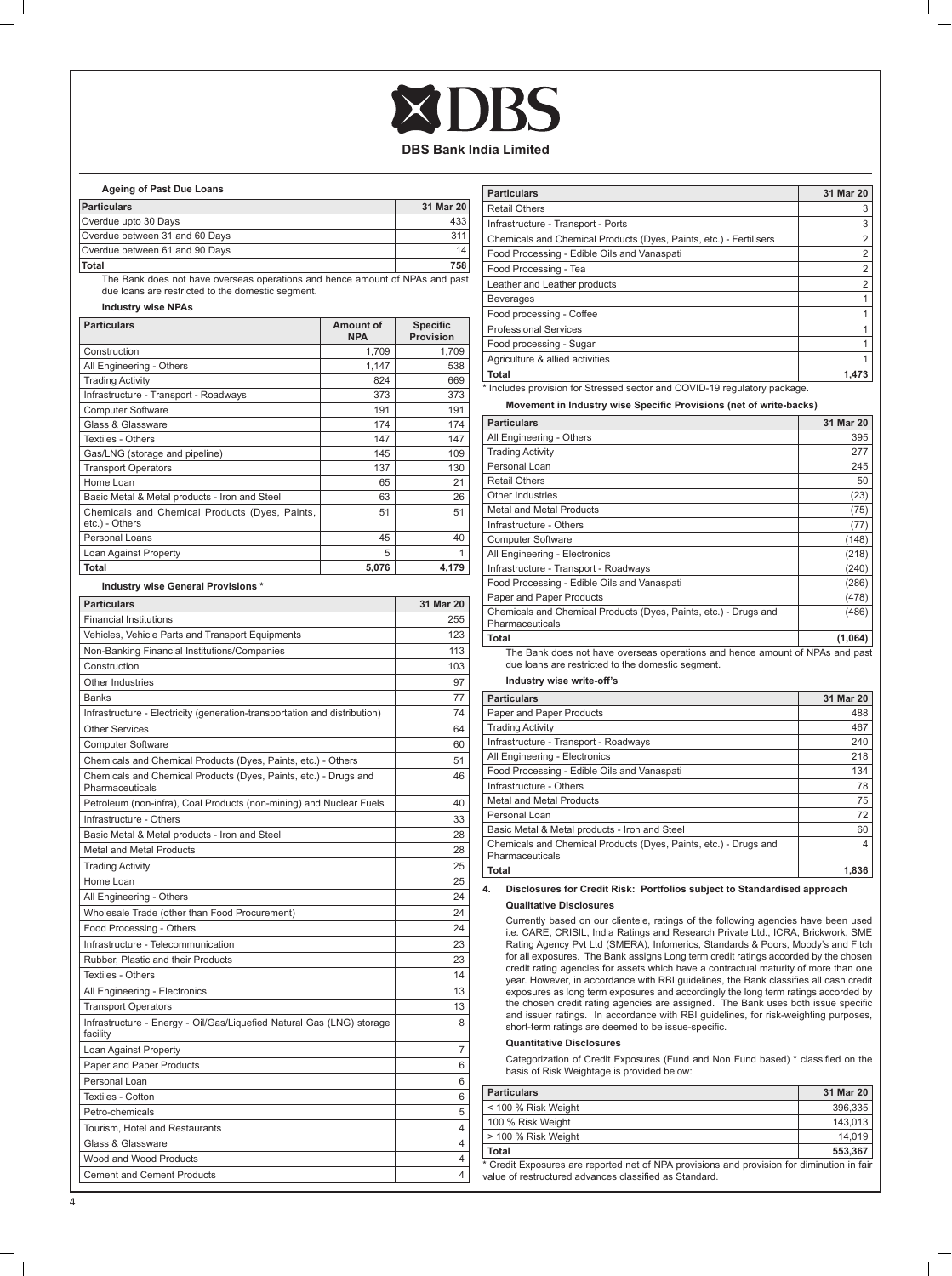

# **5. Disclosures for Credit Risk Mitigation on Standardised approach Qualitative Disclosures**

This is detailed in our policy on Credit Risk Mitigation techniques and Collateral Management.

## **Quantitative Disclosures**

Currently, eligible financial collateral in the form of fixed deposits under lien, amount accepted under Parallel Deposit and guarantees issued by eligible guarantor as specified in RBI guidelines have been used as credit risk mitigants. In the case of fixed deposits under lien, the Bank reduces its credit exposure to counterparty by the value of the fixed deposits.

 The details of exposures (after application of haircut) wherein the bank has used credit risk mitigants (CRM) are as under:

| I Product           | <b>Amount of CRM</b> |
|---------------------|----------------------|
| Fund based exposure | 9.512                |
| Total               | 9.512                |

# **6. Disclosure on Securitisation for Standardised approach**

 The Bank has not undertaken any securitisation and hence this disclosure is not applicable.

# **7. Disclosure on Market Risk in Trading book Qualitative disclosures**

 Market Risk arises from changes in value from changes in interest rates yields, foreign exchange rates, equity prices, commodity prices, credit spreads and the impact of changes in the correlations and volatilities of these risk factors. The Bank's market risk appetite is determined by the Board of Directors through the Board Risk Management Committee, with detailed limit frameworks recommended by the appropriate risk committees. The Market & Liquidity Risk Committee and the Risk Executive Committee, oversees the market risk management infrastructure, sets market risk control limits and provides enterprise-wide oversight of all market risks and their management.

The Bank's market risk framework identifies the types of the market risk to be covered, the risk metrics and methodologies to be used to capture such risk and the standards governing the management of market risk within the Bank including the limit setting and independent model validation, monitoring and valuation.

 The principal market risk appetite measure is Expected Shortfall. The Expected Shortfall is supplemented by risk control measures, such as sensitivities to risk factors, including their volatilities, as well as P&L loss triggers (Management Action Triggers) for management action.

 Expected Shortfall estimates the potential loss on the current portfolio assuming a specified time horizon and level of confidence. The Expected Shortfall methodology uses a historical simulation approach to forecast the market risk. Expected Shortfall risk factor scenarios are aligned to parameters and market data used for valuation. The Expected Shortfall is calculated for T&M trading, T&M banking and Central Operations book.

 The Bank computes the Trading and Banking Expected Shortfall daily, while the Central Operations Expected Shortfall is computed on a weekly basis. The trading Expected Shortfall forecasts are back tested against the profit and loss of the trading book to monitor its predictive power.

 To complement the Expected Shortfall framework, regular stress testing is carried out to monitor the Bank's vulnerability to shocks. Also, monthly and annual P/L stop loss limits are monitored daily for the Trading book.

 The risk control measures such as Interest rate PV01 (IRPV01), FX Delta & FX Vega measure the interest rate and FX rate risk to the current portfolio. The IR PV01 meas-ures the change in the Net present value (NPV) due to an increase of 1 basis point in interest rates. The FX delta measures the change in the NPV due to an increase of 1 unit in FX rates, while the FX Vega measures the change in the NPV due to an increase of 1 unit in FX volatilities. The currency wise IRPV01 and FX Delta is calculated daily for T&M trading, T&M banking and Central Operations book, while the FX Vega is calculated daily for the T&M trading book.

# **Qualitative Disclosures**

 The other risk control measures such as Credit spread PV01 (CSPV01) and Jump to default (JTD) measures the change in the NPV due to an increase of 1 basis point in credit spreads and the expected loss due to immediate default respectively. The CSPV01 and JTD are calculated daily for T&M trading book.

# **Quantitative Disclosures**

**Capital Requirement for Market Risk \***

| <b>Particulars</b>                     | 31 Mar 20 |
|----------------------------------------|-----------|
| I Interest rate risk                   | 7.951     |
| Foreign exchange risk (including gold) | 360       |
|                                        |           |

Equity position risk 4

Capital required for Market Risk is calculated at 8% of Risk Weighted Assets.

# **8. Operational Risk**

**Qualitative Disclosures**

# **Strategy and Process**

DBIL (DBS Bank India Limited Operational Risk Management (ORM) policy:

- Defines operational risk and the scope of its application;
- Establishes the dimensions of operational risk;
- Provides a consistent country wide approach for managing operational risk in a structured, systematic and consistent manner.

 Operational risk arises from inadequate or failed internal processes, people, systems or from external events. It includes legal risk but excludes strategic or reputation risk. DBIL adopts a zero-tolerance mindset for operational risk that can endanger the franchise.

DBIL adopts the following risk management approach to manage operational risk:



 The operational risk management (ORM) approach adopted by DBIL comprises several elements as follows:

|                                             | <b>Risk Appetite/ Culture &amp; Awareness</b>    |                                     |                             |  |
|---------------------------------------------|--------------------------------------------------|-------------------------------------|-----------------------------|--|
| <b>FOUNDATION</b>                           | Governance                                       |                                     |                             |  |
|                                             | Operational Risk Policies & Standards / Taxonomy |                                     |                             |  |
|                                             | <b>Risk &amp; Control Self-Assessment</b>        |                                     |                             |  |
| <b>RISK TOOLS</b>                           | Operational Risk Event Management &<br>Reporting | Issue management<br>Action Tracking | Risk Profiling<br>Reporting |  |
|                                             | <b>Key Operational Risk Indicators</b>           |                                     | ఱ                           |  |
|                                             | <b>Scenario Assessment</b>                       | ఱ                                   |                             |  |
|                                             | <b>Internal Controls</b>                         |                                     |                             |  |
| <b>RISK MITIGATION</b><br><b>PROGRAMMES</b> | <b>Business Continuity Management</b>            |                                     |                             |  |
|                                             | Group Insurance Programme                        |                                     |                             |  |
| <b>RISK</b><br><b>QUANTIFCATION</b>         | Loss Provisioning & Capital Allocation           |                                     |                             |  |
| <b>SYSTEM</b>                               | <b>Operational Risk Management System</b>        |                                     |                             |  |

 The policy comprises of risk governance, risk policies, risk mitigation programmes, risk and control self-assessments, risk event management and reporting, and key risk indicators.

The ORM policy includes inter-alia:

- a) ORM Governance key responsibilities (Board, Senior Management, Location / Business level, unit operational risk managers control functions, Risk Management Group – Operational Risks and Internal Audit.
- b) ORM guiding principles
- c) Core Operational Risk Standards (CORS)
- d) Controls and mitigations:
	- Internal controls
		- Group Insurance Programme; and
	- Business Continuity Management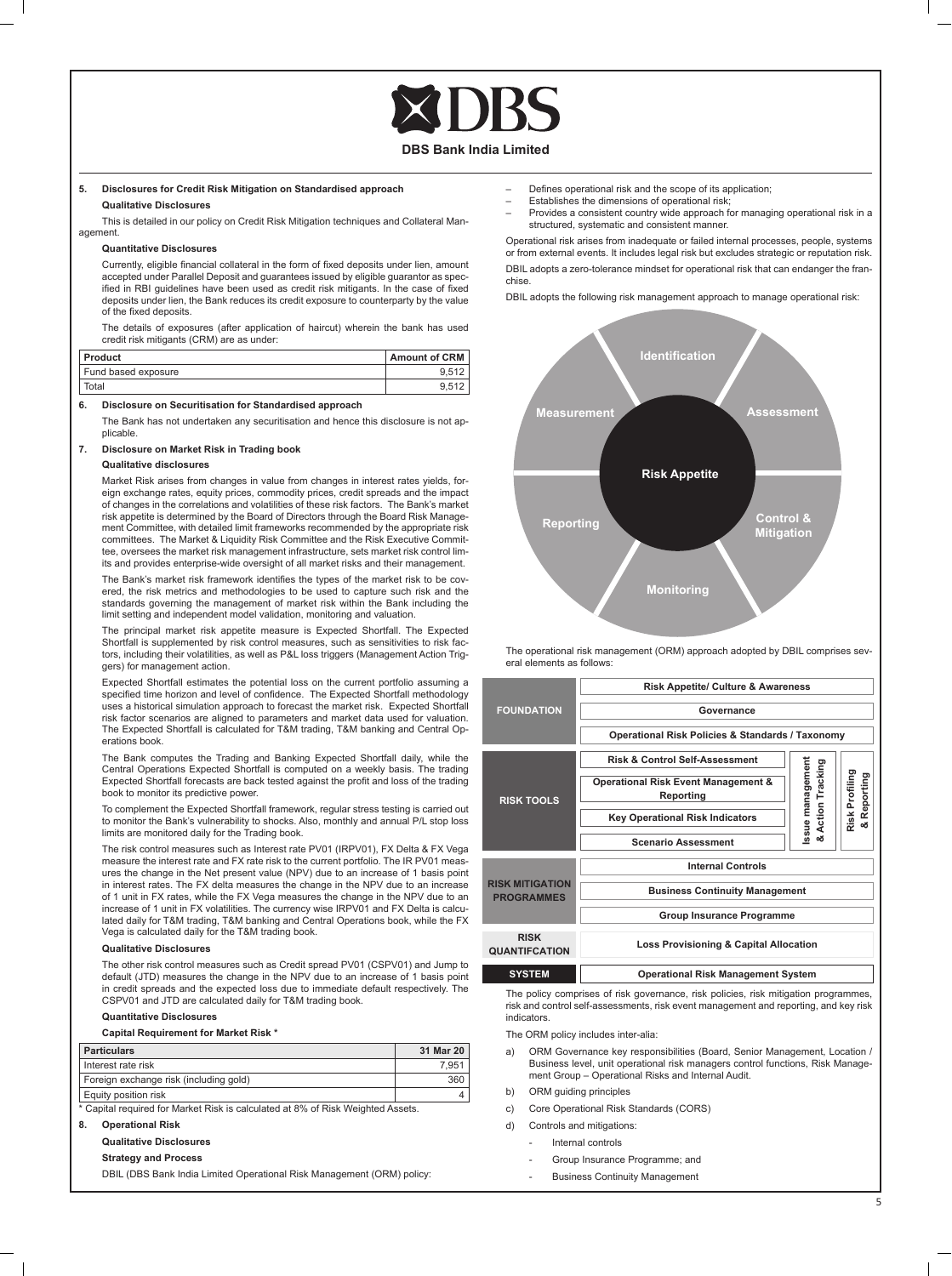# e) Risk Tools and Mechanisms comprising:

- Risk & Control Self-Assessment (RCSA)
- Operational Risk Event Management & Reporting (OREM&R)
- Key Risk Indicators (KRI)
- Scenario Assessment (SA)
- Internal Controls
- Issue Management & Action Tracking
- Risk profiling and reporting
- f) Risk Quantification & Disclosure
	- Loss Provisioning / Capital Allocation

# **Structure and Organisation**

 The Bank has in place an India Operational Risk Committee (IORC) which meets on a monthly basis to discuss Operational Risk issues / related matters. The committee is chaired by the Chief Risk Officer (CRO) and is administered by the Head - Operational Risk, India. The committee reports to the Risk Exco. This ensures appropriate management and oversight of the prevailing operational risks in the Bank.

The IORC comprises of Chief Risk Officer, Country Head, Chief Operating Officer Head of Operational Risk and the Heads of Consumer Banking Group, Global Trans-action Services, Treasury & Markets, Institutional Banking – Chief Operating Officer, Finance, Legal & Compliance, Priority Sector Lending, Chief Information Security Officer, Head T&O Risk Management, Internal Audit (permanent standing invitee) and other invited members as defined in the Terms of Reference (TOR).

 As part of the Bank's ORM structure, an independent Operational Risk function is in place led by the local Head of Operational Risk, who reports to the CRO, India and functionally to the Group Head of Operational Risk at the Head Office in Singapore.

 Coverage includes identifying, assessing, controlling / mitigating risk, monitoring, reporting and measuring risk and also ensuring compliance with DBS Group standards and meeting local (RBI) and MAS regulatory requirements relating to Operational Risk.

 DBIL adopts the three lines of defence model for the management of operational risk. In addition to the independent second line of defence by Risk Management Group -Operational Risk, Unit Operational Risk Managers (UORM) are appointed within the first line of defence for all Business Units (BU) and Support Units (SU) to support and implement the risk management policy / standards & processes and to ensure main-tenance of adequate controls on an ongoing basis. Periodic training / orientations / discussions are held to keep UORM updated with key developments. As the third line of defence, Audit provides independent assurance.

#### **Risk Mitigation Programs**

# **Internal Controls**

 The day-to-day management of Operational Risk within the Bank is through mainte-nance of a comprehensive system of internal controls. An effective internal control system is a combination of a strong control environment and appropriate internal control procedures. These internal controls comprise of preventive, detective, directive and corrective controls.

### **Group Insurance Programme (GIP)**

GIP helps to mitigate operational risk losses from significant risk events.

The key objective of GIP is to reduce low frequency high impact financial losses via transfer of loss to external funding sources (insurers). In line with DBIL ORM philosophy, high frequency low impact operational losses are managed through establishment of strong internal controls.

 **Business Continuity Management (BCM)** is a key Operational Risk programme of DBIL to minimize the impact of a business disruption, irrespective of cause, and to provide an acceptable level of business until normal business operations are resumed.

 BU/SUs are to comply with the BCM Policies and Standards established by Business Continuity Management (BCM).

BCM includes the following:

- Establishment of ownership, roles and responsibilities
- Risk analysis
- Business impact analysis
- Recovery strategies
- Familiarisation of emergency response and crisis management plans
- Regular review and maintenance
- Regular, complete and meaningful testing

# **Risk Reporting and Measurement**

 Operational Risk related MIS is reported through the central ORM system (GRC – Governance, Risk and Control), as follows:

- Incident Management (INC) Module in GRC for reporting of Risk Events (including near miss and timing error, etc.)
- Issue and Action Management (I&A) Module in GRC for tracking of issues and

actions emanating from Risk Events, Audit Issues, Regulatory Issues and other risk related issues

- Key Indicator (KI) Module in GRC for reporting and monitoring of Key Risk Indicators (KRI)
- Risk and Control Self-Assessment (RCSA) Module in GRC- to facilitate and record the assessment of the Risk and Control Self-Assessment process. RCSA review and assessment is performed as per risk-based frequency approach.

The Operational Risk Profile including relevant MIS relating to the above is placed at the monthly India Operational Risk Committee (IORC).

## **Approach for operational risk capital assessment**

The Bank currently adopts the Basic Indicator Approach to calculate capital requirements for operational risk.

# **9. Interest rate risk in the banking book (IRRBB)**

#### **Qualitative Disclosures**

 The Asset and Liability Committee ("ALCO") oversees the structural interest rate risk and funding liquidity risk in the Bank. The Market & Liquidity Risk Committee (MLRC) ensures that the exposures are within prudent levels. Structural interest rate risk arises from mismatches in the interest rate profile of customer loans and deposits. This interest rate risk has several aspects: basis risk arising from different interest rate benchmarks, interest rate re-pricing risk, yield curve risks and embedded optionality. To monitor the structural interest rate risk, the tools used by DBS include re-pricing gap reports based on traditional as well as duration gap approach, sensitivity analysis and income simulations under various scenarios.

# **Quantitative Disclosures**

 The Bank uses the Duration Gap approach to measure the impact of Market Value of Equity (MVE) for upward and downward rate shocks. This measures the potential change in MVE of the Bank for a 200 bps change in interest rates. The change in MVE due to a 200 bps change in interest rates are (for banking and trading book):

| Change in MVE due to a 200 bps change in interest rates | <b>INR Million</b> |
|---------------------------------------------------------|--------------------|
| 31st March, 2020                                        | 4.932              |

The impact on Earnings is computed as per the definition laid down in the ALM Policy of the Bank. Per the policy, Earnings-at-Risk (EaR) measures the interest rate risk from the earnings perspective. It is computed as an impact (over a 1-year horizon) of a 1% parallel shift in the yield curve on the Bank's earning. This is computed using the net IRS gaps for each bucket up to 1 year. The aggregate of these approximates the net interest income impact of a 1% parallel shift (increase in interest rates) in the yield curve over a 1 year horizon and acts as a useful tool in the hands of the MLRC to monitor and assess the impact of Interest rate risk exposure of the Bank on its NII. **EaR is computed for the banking book.** 

| EaR on the INR book (banking) | <b>INR Million</b> |
|-------------------------------|--------------------|
| 31st March, 2020              | 305                |

**10. General Disclosure for Exposures Related to Counterparty Credit Risk**

# **Qualitative Disclosures**

# **USE OF ECONOMIC CAPITAL (EC) FOR CONCENTRATION RISK MANAGE-MENT**

While the Bank firmly complies with regulatory capital requirements at all times, we recognize the need to have more robust methodologies to measure capital usage. Currently, Economic Capital (EC) model is not used in DBS India, but the Bank has adopted other qualitative and quantitative measures to address credit concentration risk. In addition to the regulatory limits, there are internally developed risk limits on the amount of exposure, as a percentage of the total exposure, that can be taken on any single industry, to avoid any sector concentration. Additionally, the Bank has developed maximum exposure limit norms which stipulates the amount of exposure that may be taken on a borrower considering its turnover and credit risk rating. In order to address the geographic concentration risk, the bank has implemented a policy on the maximum amount of advance, as a percentage of the total advances, which can be booked in a branch. The quantitative measurement of concentration risk, both for name and sector concentration and allocation of additional capital is one of the components of our ICAAP.

## *CREDIT RISK MITIGANTS*

# *Collateral*

 Where possible, the Bank takes collateral as a secondary recourse to the borrower. Collateral includes cash, marketable securities, properties, trade receivables, inventory and equipment and other physical and financial collateral. The Bank may also take fixed and floating charges on the assets of borrowers. It has put in place policies to determine the eligibility of collateral for credit risk mitigation, which include requiring specific collaterals to meet minimum operational requirements in order to be considered as effective risk mitigants.

When a collateral arrangement is in place for financial market counterparties covered under market standard documentation (such as Master Repurchase Agreements and International Swaps and Derivatives Association (ISDA) agreements), collateral received is marked to market on a frequency mutually agreed with the counterparties.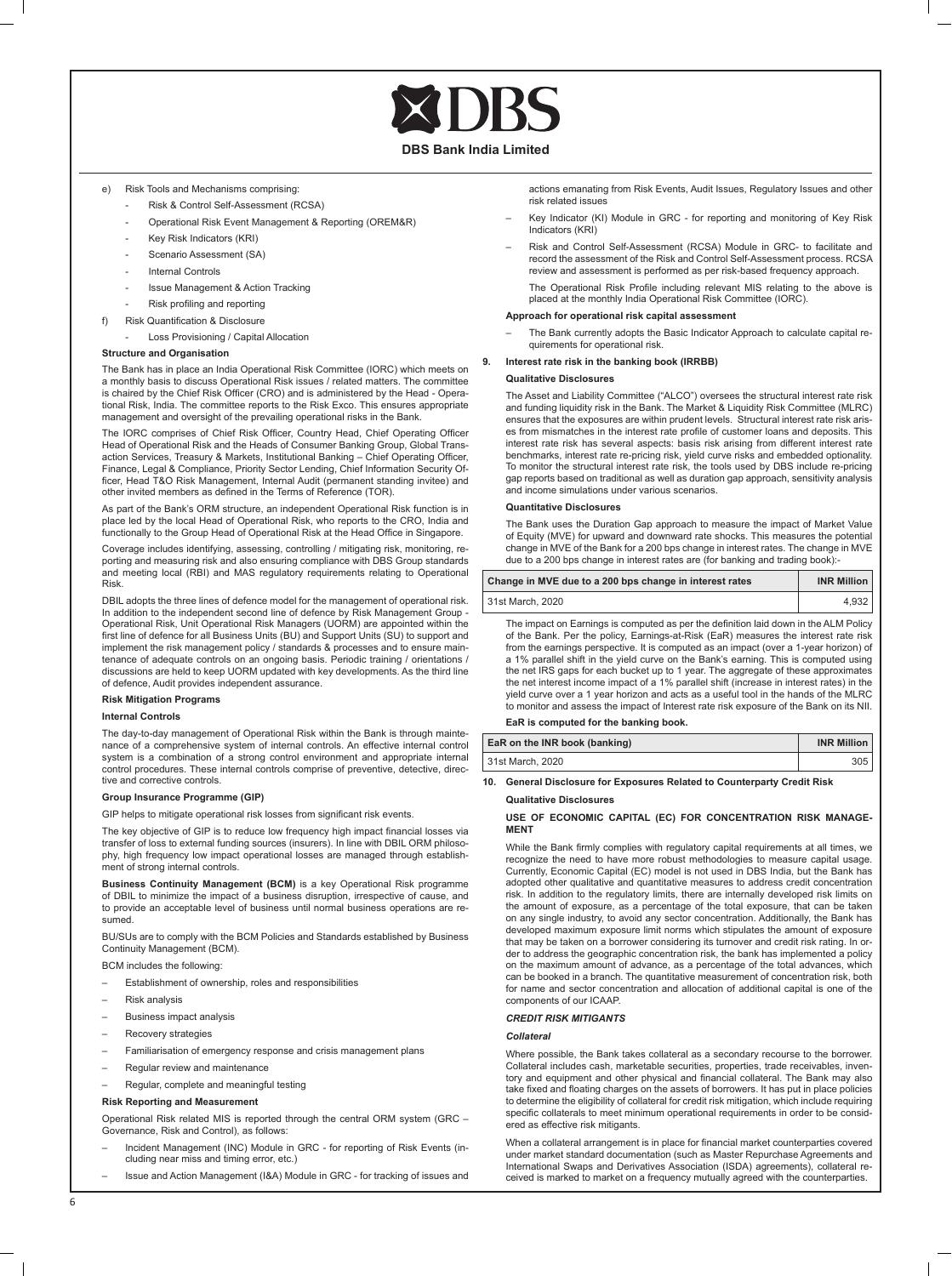**DBS Bank India Limited**

# *Other Risk Mitigants*

 The Bank manages its credit exposure from derivatives, repo and other repo-style transactions by entering into netting and collateral arrangements with counterparties where it is appropriate and feasible to do so. The credit risk associated with outstanding contracts with positive mark to market is reduced by master netting arrangements to the extent that if an event of default occurs, all amounts with a single counterparty in a netting-eligible jurisdiction are settled on a net basis.

 The Bank may also enter into agreements which govern the posting of collateral with derivative counterparties for credit risk mitigation (e.g. Credit Support Annexes under ISDA master agreements). These are governed by internal guidelines with respect to the eligibility of collateral types and the frequency of collateral calls.

 In addition, the Bank also uses guarantees as credit risk mitigants. While the Bank may accept guarantees from any counterparty, it sets internal thresholds for considering guarantors to be eligible for credit risk mitigation.

# *COUNTER PARTY RISK MANAGEMENT*

 Counterparty risk that may arise from traded products and securities is measured on a loan equivalent basis and included under the Bank's overall credit limits to counterparties. Issuer Default Risk that may arise from traded products and securities are generally measured based on jump-to-default computations.

 The Bank actively monitors and manages its exposure to counterparties in over-thecounter (OTC) derivative trades to protect its balance sheet in the event of counter-party default. Counterparty risk exposures which may be materially and adversely affected by market risk events are identified, reviewed and acted upon by management and highlighted to the appropriate risk committees. In addition, the Bank's risk measurement methodology takes into account the higher risks associated with transactions that exhibit a strong relationship between the creditworthiness of a counterparty and the expected future replacement value of a relevant transaction (so called wrong-way risk) as identified during the trade booking process. The current exposure method is used for calculating the Bank's net credit exposure and regulatory capital for counterparty exposures, using the mark-to-market exposures with an appropriate add-on factor for potential future exposures.

# *Quantitative Disclosures*

|                | <b>Particulars</b>                                                                                                                                                                                                                                                              | <b>Notionals</b> | <b>Credit Exposures</b> |                  |
|----------------|---------------------------------------------------------------------------------------------------------------------------------------------------------------------------------------------------------------------------------------------------------------------------------|------------------|-------------------------|------------------|
|                | - Currency Derivatives                                                                                                                                                                                                                                                          | 2,004,447        |                         | 118,647          |
|                | - Interest Rate Derivatives                                                                                                                                                                                                                                                     | 5,099,743        |                         | 91.008           |
| 11.            | <b>Composition of Capital</b>                                                                                                                                                                                                                                                   |                  |                         | (Rs. in million) |
|                | Basel III common disclosure template<br>to be used from March 31, 2020                                                                                                                                                                                                          |                  |                         | Ref No           |
|                | Common Equity Tier 1 capital : instruments and reserves                                                                                                                                                                                                                         |                  |                         |                  |
| 1              | Directly issued qualifying common share capital plus<br>related stock surplus (share premium)                                                                                                                                                                                   |                  | 50,377                  | A                |
| 2              | Retained earnings                                                                                                                                                                                                                                                               |                  | 4,901                   | G                |
| 3              | Accumulated other comprehensive income (and other<br>reserves)                                                                                                                                                                                                                  |                  | 4,090                   | $B+C$            |
| 4              | Directly issued capital subject to phase out from CET1<br>(only applicable to non-joint stock companies)                                                                                                                                                                        |                  |                         |                  |
| 5              | Common share capital issued by subsidiaries and held by<br>third parties (amount allowed in group CET1)                                                                                                                                                                         |                  |                         |                  |
| 6              | Common Equity Tier 1 capital before regulatory<br>adjustments                                                                                                                                                                                                                   |                  | 59,368                  |                  |
|                | Common Equity Tier 1 capital : regulatory adjustments                                                                                                                                                                                                                           |                  |                         |                  |
| $\overline{7}$ | Prudential valuation adjustments                                                                                                                                                                                                                                                |                  | 521                     |                  |
| 8              | Goodwill (net of related tax liability)                                                                                                                                                                                                                                         |                  |                         |                  |
| 9              | Intangibles other than mortgage-servicing rights (net of<br>related tax liability)                                                                                                                                                                                              |                  |                         |                  |
| 10             | Deferred tax assets                                                                                                                                                                                                                                                             |                  | 2,436                   | F                |
| 11             | Cash-flow hedge reserve                                                                                                                                                                                                                                                         |                  |                         |                  |
| 12             | Shortfall of provisions to expected losses                                                                                                                                                                                                                                      |                  |                         |                  |
| 13             | Securitisation gain on sale                                                                                                                                                                                                                                                     |                  |                         |                  |
| 14             | Gains and losses due to changes in own credit risk on<br>fair valued liabilities                                                                                                                                                                                                |                  |                         |                  |
| 15             | Defined-benefit pension fund net assets                                                                                                                                                                                                                                         |                  |                         |                  |
| 16             | Investments in own shares (if not already netted off paid-<br>up capital on reported balance sheet)                                                                                                                                                                             |                  |                         |                  |
| 17             | Reciprocal cross-holdings in common equity                                                                                                                                                                                                                                      |                  |                         |                  |
| 18             | Investments in the capital of banking, financial and<br>insurance entities that are outside the scope of regulatory<br>consolidation, net of eligible short positions, where the<br>bank does not own more than 10% of the issued share<br>capital (amount above 10% threshold) |                  |                         |                  |

|    | Basel III common disclosure template<br>to be used from March 31, 2020                                                                                                                                                                                                                               |        | <b>Ref No</b> |
|----|------------------------------------------------------------------------------------------------------------------------------------------------------------------------------------------------------------------------------------------------------------------------------------------------------|--------|---------------|
| 19 | Significant investments in the common stock of banking,<br>financial and insurance entities that are outside the scope<br>of regulatory consolidation, net of eligible short positions<br>(amount above 10% threshold)                                                                               |        |               |
| 20 | Mortgage servicing rights (amount above 10% threshold)                                                                                                                                                                                                                                               |        |               |
| 21 | Deferred tax assets arising from temporary differences<br>(amount above 10% threshold, net of related tax liability)                                                                                                                                                                                 |        | н             |
| 22 | Amount exceeding the 15% threshold                                                                                                                                                                                                                                                                   |        |               |
| 23 | of which: significant investments in the common stock<br>of financial entities                                                                                                                                                                                                                       |        |               |
| 24 | of which: mortgage servicing rights                                                                                                                                                                                                                                                                  |        |               |
| 25 | of which: deferred tax assets arising from temporary<br>differences                                                                                                                                                                                                                                  |        |               |
| 26 | National specific regulatory adjustments<br>(26a+26b+26c+26d)                                                                                                                                                                                                                                        |        |               |
|    | a.of which: Investments in the equity capital of<br>unconsolidated insurance subsidiaries                                                                                                                                                                                                            |        |               |
|    | b.of which: Investments in the equity capital of<br>unconsolidated non-financial subsidiaries                                                                                                                                                                                                        |        |               |
|    | c.of which : Shortfall in the equity capital of majority<br>owned financial entities which have not been consolidated<br>with the bank                                                                                                                                                               |        |               |
|    | d.of which: Unamortised pension funds expenditures                                                                                                                                                                                                                                                   |        |               |
| 27 | Regulatory adjustments applied to Common Equity Tier<br>1 due to insufficient Additional Tier 1 and Tier 2 to cover<br>deductions                                                                                                                                                                    |        |               |
| 28 | Total regulatory adjustments to Common equity Tier 1                                                                                                                                                                                                                                                 | 2,957  |               |
| 29 | Common Equity Tier 1 capital (CET1)                                                                                                                                                                                                                                                                  | 56,411 |               |
|    | Additional Tier 1 capital : instruments                                                                                                                                                                                                                                                              |        |               |
| 30 | Directly issued qualifying Additional Tier 1 instruments<br>plus related stock surplus (share premium) (31+32)                                                                                                                                                                                       |        |               |
| 31 | of which: classified as equity under applicable accounting<br>standards (Perpetual Non-Cumulative Preference<br>Shares)                                                                                                                                                                              |        |               |
| 32 | of which: classified as liabilities under applicable<br>accounting standards (Perpetual debt Instruments)                                                                                                                                                                                            |        |               |
| 33 | Directly issued capital instruments subject to phase out<br>from Additional Tier 1                                                                                                                                                                                                                   |        |               |
| 34 | Additional Tier 1 instruments (and CET1 instruments not<br>included in row 5) issued by subsidiaries and held by third<br>parties (amount allowed in group AT1)                                                                                                                                      |        |               |
| 35 | of which: instruments issued by subsidiaries subject<br>to phase out                                                                                                                                                                                                                                 |        |               |
| 36 | Additional Tier 1 capital before regulatory adjustments                                                                                                                                                                                                                                              |        |               |
| 37 | Investments in own Additional Tier 1 instruments                                                                                                                                                                                                                                                     |        |               |
| 38 | Reciprocal cross-holdings in Additional Tier 1 instruments                                                                                                                                                                                                                                           |        |               |
| 39 | Investments in the capital of banking, financial and<br>insurance entities that are outside the scope of regulatory<br>consolidation, net of eligible short positions, where the<br>bank does not own more than 10% of the issued common<br>share capital of the entity (amount above 10% threshold) |        |               |
| 40 | Significant investments in the capital of banking, financial<br>and insurance entities that are outside the scope of<br>regulatory consolidation (net of eligible short positions)                                                                                                                   |        |               |
| 41 | National specific regulatory adjustments (41a+41b)                                                                                                                                                                                                                                                   |        |               |
|    | a. of which: Investments in the Additional Tier 1 capital<br>of unconsolidated insurance subsidiaries                                                                                                                                                                                                |        |               |
|    | b. of which: Shortfall in the Additional Tier 1 capital of<br>majority owned financial entities which have not been<br>consolidated with the bank                                                                                                                                                    |        |               |
|    | Regulatory Adjustments Applied to Additional Tier 1 in<br>respect of Amounts Subject to Pre-Basel III Treatment                                                                                                                                                                                      |        |               |
|    | of which:                                                                                                                                                                                                                                                                                            |        |               |
|    | of which:                                                                                                                                                                                                                                                                                            |        |               |
|    | of which:                                                                                                                                                                                                                                                                                            |        |               |
| 42 | Regulatory adjustments applied to Additional Tier 1 due<br>to insufficient Tier 2 to cover deductions                                                                                                                                                                                                |        |               |
| 43 | Total regulatory adjustments to Additional Tier 1 capital                                                                                                                                                                                                                                            |        |               |
| 44 | Additional Tier 1 capital (AT1)                                                                                                                                                                                                                                                                      |        |               |
|    | a. Additional Tier 1 capital reckoned for capital adequacy                                                                                                                                                                                                                                           |        |               |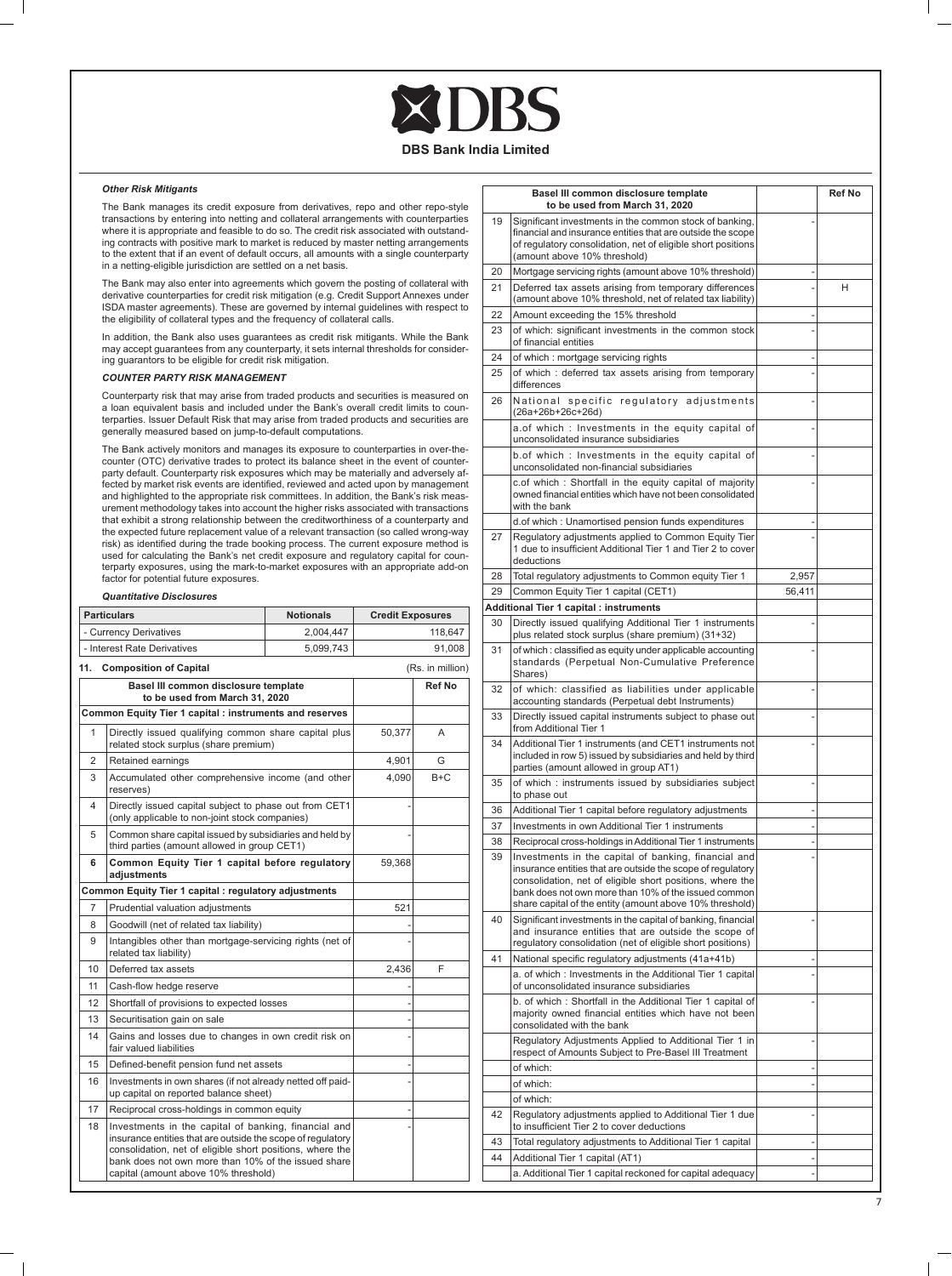# XDBS

**DBS Bank India Limited**

| Tier 1 capital (T1 = CET1 + Admissible AT1) (29 + 44a)<br>45<br>Tier 2 capital: instruments and provisions                                                                                                                                                                                                        | 56,411  |         |
|-------------------------------------------------------------------------------------------------------------------------------------------------------------------------------------------------------------------------------------------------------------------------------------------------------------------|---------|---------|
|                                                                                                                                                                                                                                                                                                                   |         |         |
|                                                                                                                                                                                                                                                                                                                   |         |         |
| Directly issued qualifying Tier 2 instruments plus related<br>46<br>stock surplus                                                                                                                                                                                                                                 |         |         |
| Directly issued capital instruments subject to phase out<br>47<br>from Tier 2                                                                                                                                                                                                                                     | 11,350  |         |
| Tier 2 instruments (and CET1 and AT1 instruments not<br>48<br>included in rows 5 or 34) issued by subsidiaries and held<br>by third parties (amount allowed in group Tier 2)                                                                                                                                      |         |         |
| of which: instruments issued by subsidiaries subject<br>49<br>to phase out                                                                                                                                                                                                                                        |         |         |
| Provisions<br>50                                                                                                                                                                                                                                                                                                  | 2,464   | $D+E+J$ |
| 51<br>Tier 2 capital before regulatory adjustments                                                                                                                                                                                                                                                                | 13,814  |         |
| Tier 2 capital : regulatory adjustments                                                                                                                                                                                                                                                                           |         |         |
| Investments in own Tier 2 instruments<br>52                                                                                                                                                                                                                                                                       |         |         |
| 53<br>Reciprocal cross-holdings in Tier 2 instruments                                                                                                                                                                                                                                                             |         |         |
| 54<br>Investments in the capital of banking, financial and<br>insurance entities that are outside the scope of regulatory<br>consolidation, net of eligible short positions, where<br>the bank does not own more than 10% of the issued<br>common share capital of the entity (amount above the<br>10% threshold) |         |         |
| 55<br>Significant investments in the capital banking, financial<br>and insurance entities that are outside the scope of<br>regulatory consolidation (net of eligible short positions)                                                                                                                             |         |         |
| National specific regulatory adjustments (56a+56b)<br>56                                                                                                                                                                                                                                                          |         |         |
| a. of which: Investments in the Tier 2 capital of<br>unconsolidated insurance subsidiaries                                                                                                                                                                                                                        |         |         |
| b. of which: Shortfall in the Tier 2 capital of majority<br>owned financial entities which have not been consolidated<br>with the bank                                                                                                                                                                            |         |         |
| Regulatory Adjustments Applied to Tier 2 in respect of<br>Amounts Subject to Pre-Basel III Treatment                                                                                                                                                                                                              |         |         |
| of which: [INSERT TYPE OF ADJUSTMENT e.g. existing<br>adjustments which are deducted from Tier 2 at 50%]                                                                                                                                                                                                          |         |         |
| of which: [INSERT TYPE OF ADJUSTMENT]                                                                                                                                                                                                                                                                             |         |         |
| 57<br>Total regulatory adjustments to Tier 2 capital                                                                                                                                                                                                                                                              |         |         |
| 58<br>Tier 2 capital (T2)                                                                                                                                                                                                                                                                                         | 13,814  |         |
| a. Tier 2 capital reckoned for capital adequacy<br>b. Excess Additional Tier 1 capital reckoned as Tier 2<br>capital                                                                                                                                                                                              | 13,814  |         |
| c. Total Tier 2 capital admissible for capital adequacy<br>(58a + 58b)                                                                                                                                                                                                                                            | 13,814  |         |
| 59<br>Total capital (TC = T1 + Admissible T2) $(45 + 58c)$                                                                                                                                                                                                                                                        | 70,225  |         |
| 60<br>Total risk weighted assets (60a + 60b + 60c)                                                                                                                                                                                                                                                                | 429,907 |         |
| a. of which: total credit risk weighted assets                                                                                                                                                                                                                                                                    | 304,368 |         |
| b. of which: total market risk weighted assets                                                                                                                                                                                                                                                                    | 103,934 |         |
| c. of which: total operational risk weighted assets                                                                                                                                                                                                                                                               | 21,605  |         |
| <b>Capital ratios and buffers</b><br>61<br>Common Equity Tier 1 (as a percentage of risk weighted                                                                                                                                                                                                                 | 13.12%  |         |
| assets)<br>62<br>Tier 1 (as a percentage of risk weighted assets)                                                                                                                                                                                                                                                 | 13.12%  |         |
| Total capital (as a percentage of risk weighted assets)<br>63                                                                                                                                                                                                                                                     | 16.33%  |         |
| Institution specific buffer requirement (minimum CET1<br>64<br>requirement plus capital conservation plus countercyclical<br>buffer requirements plus G-SIB buffer requirement,                                                                                                                                   | 7.375%  |         |
| expressed as a percentage of risk weighted assets)<br>of which: capital conservation buffer requirement<br>65                                                                                                                                                                                                     | 1.875%  |         |
| of which : bank specific countercyclical buffer requirement<br>66                                                                                                                                                                                                                                                 |         |         |
| 67<br>of which: G-SIB buffer requirement                                                                                                                                                                                                                                                                          |         |         |
| Common Equity Tier 1 available to meet buffers (as a<br>68<br>percentage of risk weighted assets)                                                                                                                                                                                                                 | 5.75%   |         |
| National minima (if different from Basel III)                                                                                                                                                                                                                                                                     |         |         |
| National Common Equity Tier 1 minimum ratio (if different<br>69<br>from Basel III minimum)                                                                                                                                                                                                                        | 7.375%  |         |
| National Tier 1 minimum ratio (if different from Basel<br>70<br>III minimum)                                                                                                                                                                                                                                      | 7.00%   |         |
| National total capital minimum ratio (if different from<br>71<br>Basel III minimum)                                                                                                                                                                                                                               | 11.875% |         |

|       | Basel III common disclosure template<br>to be used from March 31, 2020                                                                             |           | Ref No |
|-------|----------------------------------------------------------------------------------------------------------------------------------------------------|-----------|--------|
|       | Amounts below the thresholds for deduction (before risk<br>weighting)                                                                              |           |        |
| 72    | Non-significant investments in the capital of other<br>financial entities                                                                          |           |        |
| 73    | Significant investments in the common stock of financial<br>entities                                                                               |           |        |
| 74    | Mortgage servicing rights (net of related tax liability)                                                                                           |           |        |
| 75    | Deferred tax assets arising from temporary differences<br>(net of related tax liability)                                                           |           |        |
|       | Applicable caps on the inclusion of provisions in Tier 2                                                                                           |           |        |
| 76    | Provisions eligible for inclusion in Tier 2 in respect of<br>exposures subject to standardised approach (prior to<br>application of cap)           | 1.840     |        |
| 77    | Cap on inclusion of provisions in Tier 2 under standardised<br>approach                                                                            | 3.805     |        |
| 78    | Provisions eligible for inclusion in Tier 2 in respect of<br>exposures subject to internal ratings-based approach<br>(prior to application of cap) | NA        |        |
| 79    | Cap for inclusion of provisions in Tier 2 under internal<br>ratings-based approach                                                                 | <b>NA</b> |        |
| 2022) | (only applicable between March 31, 2017 and March 31,                                                                                              |           |        |
| 80    | Current cap on CET1 instruments subject to phase out<br>arrangements                                                                               |           |        |
| 81    | Amount excluded from CET1 due to cap (excess over<br>cap after redemptions and maturities)                                                         |           |        |
| 82    | Current cap on AT1 instruments subject to phase out<br>arrangements                                                                                |           |        |
| 83    | Amount excluded from AT1 due to cap (excess over cap<br>after redemptions and maturities)                                                          |           |        |
| 84    | Current cap on T2 instruments subject to phase out<br>arrangements                                                                                 |           |        |
| 85    | Amount excluded from T2 due to cap (excess over cap<br>after redemptions and maturities)                                                           |           |        |

| Notes to the above Template   |                                                                                                                                                                                                              |                  |  |
|-------------------------------|--------------------------------------------------------------------------------------------------------------------------------------------------------------------------------------------------------------|------------------|--|
| Row No.<br>of the<br>template | <b>Particular</b>                                                                                                                                                                                            | (Rs. in million) |  |
| 10                            | Deferred tax assets associated with accumulated losses                                                                                                                                                       | 2.436            |  |
|                               | Deferred tax assets (excluding those associated with<br>accumulated losses) net of Deferred tax liability                                                                                                    |                  |  |
|                               | Total as indicated in row 10                                                                                                                                                                                 | 2.436            |  |
| 19                            | If investments in insurance subsidiaries are not deducted fully<br>from capital and instead considered under 10% threshold for<br>deduction, the resultant increase in the capital of bank                   |                  |  |
|                               | of which : Increase in Common Equity Tier 1 capital                                                                                                                                                          |                  |  |
|                               | of which: Increase in Additional Tier 1 capital                                                                                                                                                              |                  |  |
|                               | of which : Increase in Tier 2 capital                                                                                                                                                                        |                  |  |
| 26 <sub>b</sub>               | If investments in the equity capital of unconsolidated non-<br>financial subsidiaries are not deducted and hence, risk<br>weighted then:                                                                     |                  |  |
|                               | Increase in Common Equity Tier 1 capital<br>i)                                                                                                                                                               |                  |  |
|                               | ii)<br>Increase in risk weighted assets                                                                                                                                                                      |                  |  |
| 44a                           | Excess Additional Tier 1 capital not reckoned for capital<br>adequacy (difference between Additional Tier 1 capital as<br>reported in row 44 and admissible Additional Tier 1 capital<br>as reported in 44a) |                  |  |
|                               | of which: Excess Additional Tier 1 capital which is considered<br>as Tier 2 capital under row 58b                                                                                                            |                  |  |
| 50                            | Eligible Provisions included in Tier 2 capital                                                                                                                                                               | 2.464            |  |
|                               | Eligible Revaluation Reserves included in Tier 2 capital                                                                                                                                                     |                  |  |
|                               | Total of row 50                                                                                                                                                                                              | 2.464            |  |
| 58а                           | Excess Tier 2 capital not reckoned for capital adequacy<br>(difference between Tier 2 capital as reported in row 58 and<br>T2 as reported in 58a)                                                            |                  |  |

 $\mathbb{R}^n$ 

 $=$   $\overline{1}$ 

 $\Box$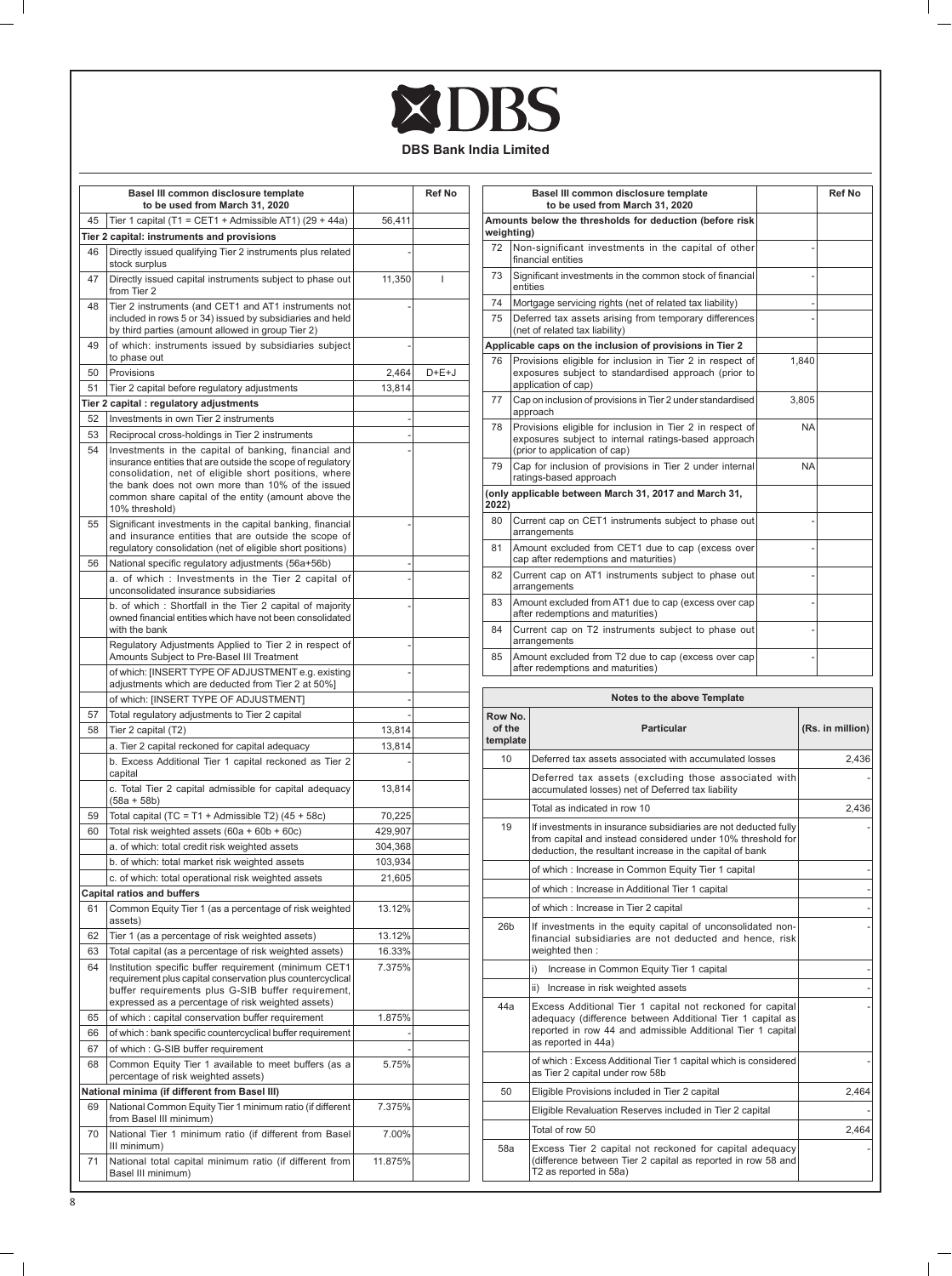# XDBS

# **DBS Bank India Limited**

| 12.    | <b>Composition of Capital - Reconciliation Requirements</b>                                                              |                                                                           |                                                   |                                                                          |                                                                          |                      |
|--------|--------------------------------------------------------------------------------------------------------------------------|---------------------------------------------------------------------------|---------------------------------------------------|--------------------------------------------------------------------------|--------------------------------------------------------------------------|----------------------|
|        |                                                                                                                          |                                                                           |                                                   |                                                                          |                                                                          | (Rs. in million)     |
| Step 1 |                                                                                                                          |                                                                           | Balance<br>sheet as in<br>financial<br>statements |                                                                          | <b>Balance</b><br>sheet under<br>regulatory<br>scope of<br>consolidation |                      |
|        |                                                                                                                          |                                                                           |                                                   | As on 31 Mar<br>2020                                                     |                                                                          | As on 31 Mar<br>2020 |
| А      | <b>Capital &amp; Liabilities</b>                                                                                         |                                                                           |                                                   |                                                                          |                                                                          |                      |
| i.     | Paid-up Capital                                                                                                          |                                                                           |                                                   | 50,377                                                                   |                                                                          | 50,377               |
|        | Reserves & Surplus                                                                                                       |                                                                           |                                                   | 9,978                                                                    |                                                                          | 9.978                |
|        | Minority Interest                                                                                                        |                                                                           |                                                   |                                                                          |                                                                          |                      |
|        | <b>Total Capital</b>                                                                                                     |                                                                           |                                                   | 60,355                                                                   |                                                                          | 60,355               |
| ii.    | Deposits                                                                                                                 |                                                                           |                                                   | 356,521                                                                  |                                                                          | 356,521              |
|        | of which: Deposits from banks                                                                                            |                                                                           |                                                   | 46,587                                                                   |                                                                          | 46,587               |
|        | of which: Customer deposits                                                                                              |                                                                           |                                                   | 309,934                                                                  |                                                                          | 309,934              |
|        | of which: Other deposits (CD's)                                                                                          |                                                                           |                                                   |                                                                          |                                                                          |                      |
| iii.   | Borrowings                                                                                                               |                                                                           |                                                   | 90,867                                                                   |                                                                          | 90,867               |
|        | of which: From RBI                                                                                                       |                                                                           |                                                   | 21,190                                                                   |                                                                          | 21,190               |
|        | of which: From banks                                                                                                     |                                                                           |                                                   | 4,829                                                                    |                                                                          | 4,829                |
|        | of which: From other institutions & agencies                                                                             |                                                                           |                                                   | 53.498                                                                   |                                                                          | 53,498               |
|        | of which: Others (pl. specify)                                                                                           |                                                                           |                                                   |                                                                          |                                                                          |                      |
|        | of which: Capital instruments                                                                                            |                                                                           |                                                   | 11,350                                                                   |                                                                          | 11,350               |
| iv.    | Other liabilities & provisions                                                                                           |                                                                           |                                                   | 120,901                                                                  |                                                                          | 120,901              |
|        | Total                                                                                                                    |                                                                           |                                                   | 628,644                                                                  |                                                                          | 628,644              |
| в      | Assets                                                                                                                   |                                                                           |                                                   |                                                                          |                                                                          |                      |
| i.     | Cash and balances with Reserve Bank of India                                                                             |                                                                           |                                                   | 18,428                                                                   |                                                                          | 18,428               |
|        | Balance with banks and money at call and<br>short notice                                                                 |                                                                           |                                                   | 56,556                                                                   |                                                                          | 56,556               |
| ii.    | Investments:                                                                                                             |                                                                           |                                                   | 234,269                                                                  |                                                                          | 234,269              |
|        | of which: Government securities                                                                                          |                                                                           | 212,974                                           |                                                                          |                                                                          | 212,974              |
|        | of which: Other approved securities                                                                                      |                                                                           |                                                   |                                                                          |                                                                          |                      |
|        | of which: Shares                                                                                                         |                                                                           | 76                                                |                                                                          | 76                                                                       |                      |
|        | of which: Debentures & Bonds                                                                                             |                                                                           |                                                   | 10,082                                                                   |                                                                          | 10,082               |
|        | of which: Subsidiaries / Joint Ventures /<br>Associates                                                                  |                                                                           |                                                   |                                                                          |                                                                          |                      |
|        | of which: Others (Commercial Papers,<br>Certificate of deposits, Security Receipts of<br>Asset Reconstruction Companies) |                                                                           | 11,137                                            |                                                                          | 11,137                                                                   |                      |
| iii.   | Loans and advances                                                                                                       |                                                                           |                                                   | 191,307                                                                  |                                                                          | 191,307              |
|        | of which: Loans and advances to banks                                                                                    |                                                                           | 4,168                                             |                                                                          | 4,168                                                                    |                      |
|        | of which: Loans and advances to customers                                                                                |                                                                           |                                                   | 187,139                                                                  | 187,139                                                                  |                      |
| iv.    | <b>Fixed assets</b>                                                                                                      |                                                                           | 908                                               |                                                                          | 908                                                                      |                      |
| V.     | Other assets                                                                                                             |                                                                           |                                                   | 127,176                                                                  |                                                                          | 127,176              |
|        | of which: Goodwill and intangible assets                                                                                 |                                                                           |                                                   |                                                                          |                                                                          |                      |
|        | of which : Deferred tax assets                                                                                           |                                                                           |                                                   | 4,948                                                                    |                                                                          | 4,948                |
| vi.    | Goodwill on consolidation                                                                                                |                                                                           |                                                   |                                                                          |                                                                          |                      |
| vii.   | Debit balance in Profit & Loss account                                                                                   |                                                                           |                                                   |                                                                          |                                                                          |                      |
|        | <b>Total Assets</b>                                                                                                      |                                                                           |                                                   | 628,644                                                                  |                                                                          | 628,644              |
|        |                                                                                                                          |                                                                           |                                                   |                                                                          | (Rs. in<br>million)                                                      |                      |
| Step 2 |                                                                                                                          | Balance<br>sheet as in<br>financial<br>statements<br>As on 31 Mar<br>2020 |                                                   | <b>Balance</b><br>sheet under<br>regulatory<br>scope of<br>consolidation |                                                                          | Ref<br>No.           |
|        |                                                                                                                          |                                                                           |                                                   |                                                                          | As on 31 Mar<br>2020                                                     |                      |
| А      | <b>Capital &amp; Liabilities</b>                                                                                         |                                                                           |                                                   |                                                                          |                                                                          |                      |
| i.     | Paid-up Capital                                                                                                          |                                                                           | 50,377                                            |                                                                          | 50,377                                                                   |                      |
|        | of which : Amount eligible for CET1                                                                                      |                                                                           | 50,377                                            |                                                                          | 50,377                                                                   | Α                    |
|        | of which: Amount eligible for AT1                                                                                        |                                                                           |                                                   |                                                                          |                                                                          |                      |
|        | Reserves & Surplus                                                                                                       |                                                                           | 9,978                                             |                                                                          | 9,978                                                                    |                      |

 $=$   $\overline{1}$ 

|        |                                                                                                                                                                    |                                                   | (Rs. in<br>million)                                                      |            |
|--------|--------------------------------------------------------------------------------------------------------------------------------------------------------------------|---------------------------------------------------|--------------------------------------------------------------------------|------------|
| Step 2 |                                                                                                                                                                    | Balance<br>sheet as in<br>financial<br>statements | <b>Balance</b><br>sheet under<br>regulatory<br>scope of<br>consolidation | Ref<br>No. |
|        |                                                                                                                                                                    | As on 31 Mar<br>2020                              | As on 31 Mar<br>2020                                                     |            |
|        | of which:                                                                                                                                                          |                                                   |                                                                          |            |
|        | <b>Statutory Reserve</b>                                                                                                                                           | 4,085                                             | 4,085                                                                    | в          |
|        | <b>Capital Reserve</b>                                                                                                                                             | 5                                                 | 5                                                                        | С          |
|        | <b>Investment Reserve</b>                                                                                                                                          | 362                                               | 362                                                                      | D          |
|        | <b>Investment Fluctuation Reserve</b>                                                                                                                              | 624                                               | 624                                                                      | Ε          |
|        | Deferred Tax Reserve                                                                                                                                               | 1                                                 | 1                                                                        |            |
|        | Revenue Reserve                                                                                                                                                    | 4,901                                             | 4,901                                                                    | G          |
|        | Minority Interest                                                                                                                                                  |                                                   |                                                                          |            |
|        | <b>Total Capital</b>                                                                                                                                               | 60,355                                            | 60,355                                                                   |            |
| ii.    | Deposits                                                                                                                                                           | 356,521                                           | 356,521                                                                  |            |
|        | of which: Deposits from banks                                                                                                                                      |                                                   |                                                                          |            |
|        |                                                                                                                                                                    | 46,587                                            | 46,587                                                                   |            |
|        | of which: Customer deposits                                                                                                                                        | 309,934                                           | 309,934                                                                  |            |
|        | of which: Other deposits (CD's)                                                                                                                                    |                                                   |                                                                          |            |
| iii.   | Borrowings                                                                                                                                                         | 90,867                                            | 90,867                                                                   |            |
|        | of which: From RBI                                                                                                                                                 | 21,190                                            | 21,190                                                                   |            |
|        | of which: From banks                                                                                                                                               | 4,829                                             | 4,829                                                                    |            |
|        | of which: From other institutions &                                                                                                                                | 53,498                                            | 53,498                                                                   |            |
|        | agencies                                                                                                                                                           |                                                   |                                                                          |            |
|        | of which: Others                                                                                                                                                   |                                                   |                                                                          |            |
|        | of which: Capital instruments                                                                                                                                      | 11,350                                            | 11,350                                                                   |            |
|        | - of which Eligible for T2 capital                                                                                                                                 | 11,350                                            | 11,350                                                                   | T          |
| iv.    | Other liabilities & provisions                                                                                                                                     | 120,901                                           | 120,901                                                                  |            |
|        | of which: Provision against standard                                                                                                                               | 1,478                                             | 1,478                                                                    | J          |
|        | asset and country risk                                                                                                                                             |                                                   |                                                                          |            |
|        | <b>Total</b>                                                                                                                                                       | 628,644                                           | 628,644                                                                  |            |
| в      | <b>Assets</b>                                                                                                                                                      |                                                   |                                                                          |            |
| i.     | Cash and balances with Reserve Bank                                                                                                                                |                                                   |                                                                          |            |
|        | of India                                                                                                                                                           | 18,428                                            | 18,428                                                                   |            |
|        | Balance with banks and money at call<br>and short notice                                                                                                           | 56,556                                            | 56,556                                                                   |            |
| ii.    | Investments:                                                                                                                                                       | 234,269                                           | 234,269                                                                  |            |
|        | of which: Government securities                                                                                                                                    | 212,974                                           | 212,974                                                                  |            |
|        | of which: Other approved securities                                                                                                                                |                                                   |                                                                          |            |
|        | of which: Shares                                                                                                                                                   | 76                                                | 76                                                                       |            |
|        | of which: Debentures & Bonds                                                                                                                                       | 10,082                                            | 10,082                                                                   |            |
|        | of which: Subsidiaries / Joint Ventures<br>/ Associates                                                                                                            |                                                   |                                                                          |            |
|        | of which: Others (Commercial Papers,<br>Certificate of deposits, Security Receipts<br>of Asset Reconstruction Companies)                                           | 11,137                                            | 11,137                                                                   |            |
| Ш.     | Loans and advances                                                                                                                                                 | 191,307                                           | 191,307                                                                  |            |
|        | of which: Loans and advances to banks                                                                                                                              | 4,168                                             | 4,168                                                                    |            |
|        | of which : Loans and advances to<br>customers                                                                                                                      | 187,139                                           | 187,139                                                                  |            |
| iv.    | <b>Fixed assets</b>                                                                                                                                                | 908                                               | 908                                                                      |            |
| V.     | Other assets                                                                                                                                                       | 127,176                                           | 127,176                                                                  |            |
|        | of which: Goodwill and intangible assets                                                                                                                           |                                                   |                                                                          |            |
|        | of which: Deferred tax assets associated<br>with accumulated losses                                                                                                | 2,436                                             | 2,436                                                                    | F          |
|        | of which: Deferred tax assets arising<br>from temporary differences other than<br>accumulated losses (amount above<br>10% threshold, net of related tax liability) |                                                   |                                                                          | н          |
| vi.    | Goodwill on consolidation                                                                                                                                          |                                                   |                                                                          |            |
| vii.   | Debit balance in Profit & Loss account                                                                                                                             |                                                   |                                                                          |            |
|        | Total                                                                                                                                                              | 628,644                                           | 628,644                                                                  |            |